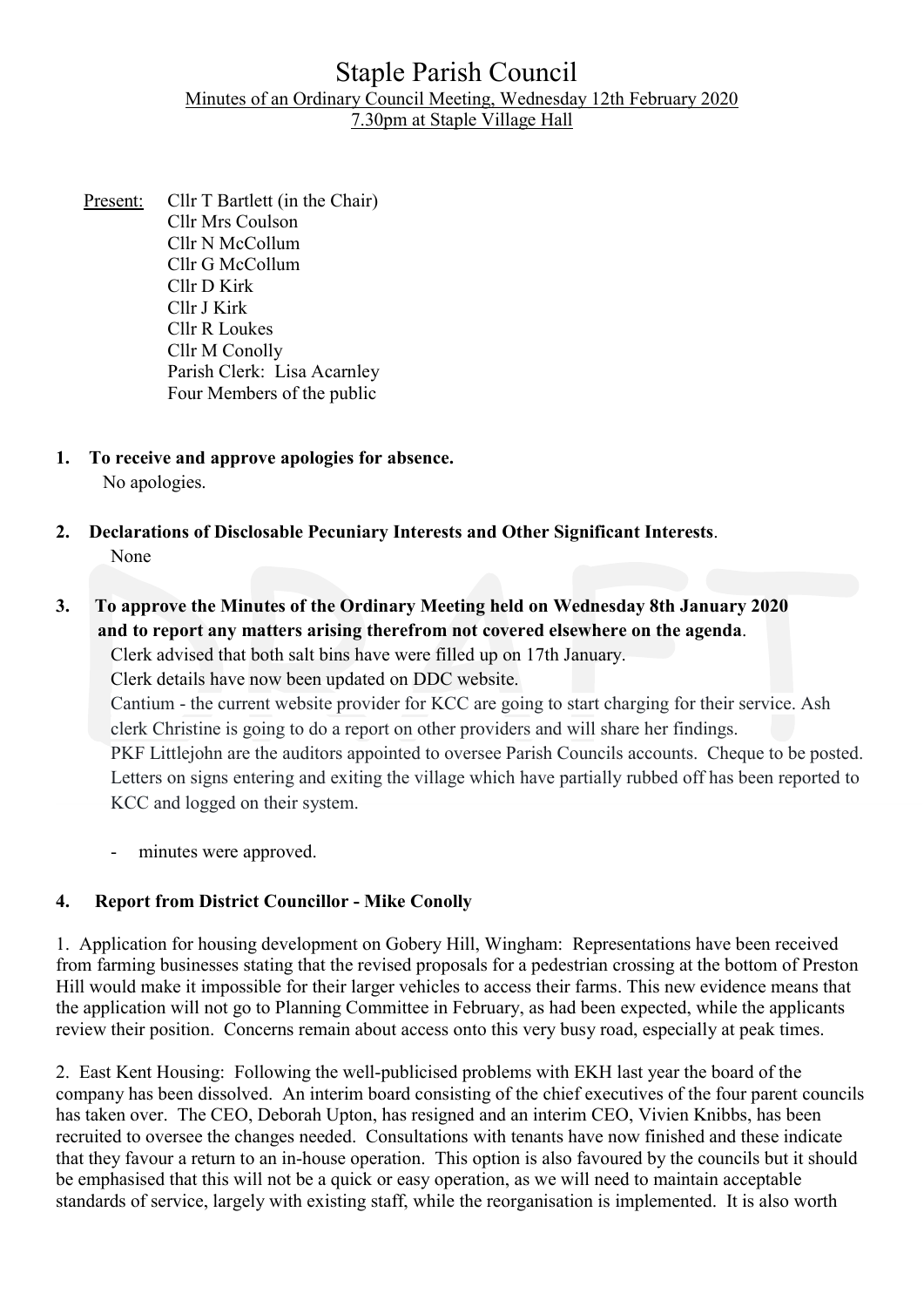remembering that the reason for the creation of EKH nine years ago was dissatisfaction with the in-house operation as it then existed.

3. Negotiations continue on the new Waste Collection and Street Cleaning contract as the current contract with Veolia expires at the end of 2020. It has been agreed that we will not take this in-house. A decision and announcement is expected by the end of June to allow a six month transition period.

4. A planning application for a major redevelopment of the Lydden Hill racing circuit to allow more days of activity on the track was heard at Planning Committee on January  $30<sup>th</sup>$ . It was agreed that the number of days of motor racing would not be increased but that a wide range of 'non noisy' activities would be permitted. New access off the A2 will be created. A large number of stringent conditions have been imposed, especially around the monitoring of noise levels. It was also agreed that the circuit operators would not be allowed to change the published programme of racing days without three months notice to allow nearby residents to alter any plans they had.

5. Cabinet has passed the budget for 2020/21 and Medium Term Financial Plan through to 2023. This will now go to Scrutiny, then back to Cabinet to discuss any proposed amendments and then to Council at the end of this month. As far as the General Fund is concerned the year ahead looks fairly solid but there are many unknowns in the years beyond and capital funds are not plentiful.

6. Tides is really showing its age and is becoming increasingly expensive to maintain. A lot of work has been carried out to review options and a 'patch and repair' option has been ruled out as not making long term sense. Consultants have been commissioned to assess various rebuild options, but these will not include changing location. Despite the opening of the District Leisure Centre DDC is still below the ideal number of swimming lanes and the pool is very heavily used, and lack of swimming availability is (almost) the only major complaint about the Centre. The likely option of a full 'all singing, all dancing' rebuild will create a significant funding gap to overcome and involve a long term closure of the 'wet' side. The tennis centre is unaffected.

7. Use of DDC Lotto funds: On Feb 19<sup>th</sup>, at 6.00 to 8.30, there will be an information and presentation event at the Astor Theatre, Deal, where charities and community groups can find out how to raise funds for their good cause through the Dover District Lotto. The Lotto has raised more than £40,000 for good causes since its launch last year.

8. DDC is engaging in direct consultation with the parish councils of Ash, Wingham, Eastry and St Margarets on the subject of their car parks and the pressures caused by all-day parkers blocking the car parks for short term visitors. The problem is particularly acute in Wingham. Some form of charging system was proposed but this has been strongly resisted, especially in St Margarets.

9. It has been announced that The Royal and Ancient will contribute £100,000 as part of its Open Legacy Fund to projects in the District. £75,000 of this will go to the redevelopment of Sandwich market square and the remainder, financially supported by DDC, Sandwich Town Council, Prince's Golf Club and the Discovery Park, will go to a Green Initiatives Grant Programme.

Other local issues:

KCC has agreed to commit £17.8 million to the building of Thanet Parkway station

The Government has delayed its decision on granting a Development Control Order for the return of aviation to Manston until May.

The engineering problems associated with the burst sewage pipes and ground slippage on the A256 near the Discovery Park and under the River Stour are complex and no date has been published for the work's completion. Because of this the start date for the renovation of the Sandwich Toll Bridge, which will require its closure for several weeks, has been postponed to the end of March.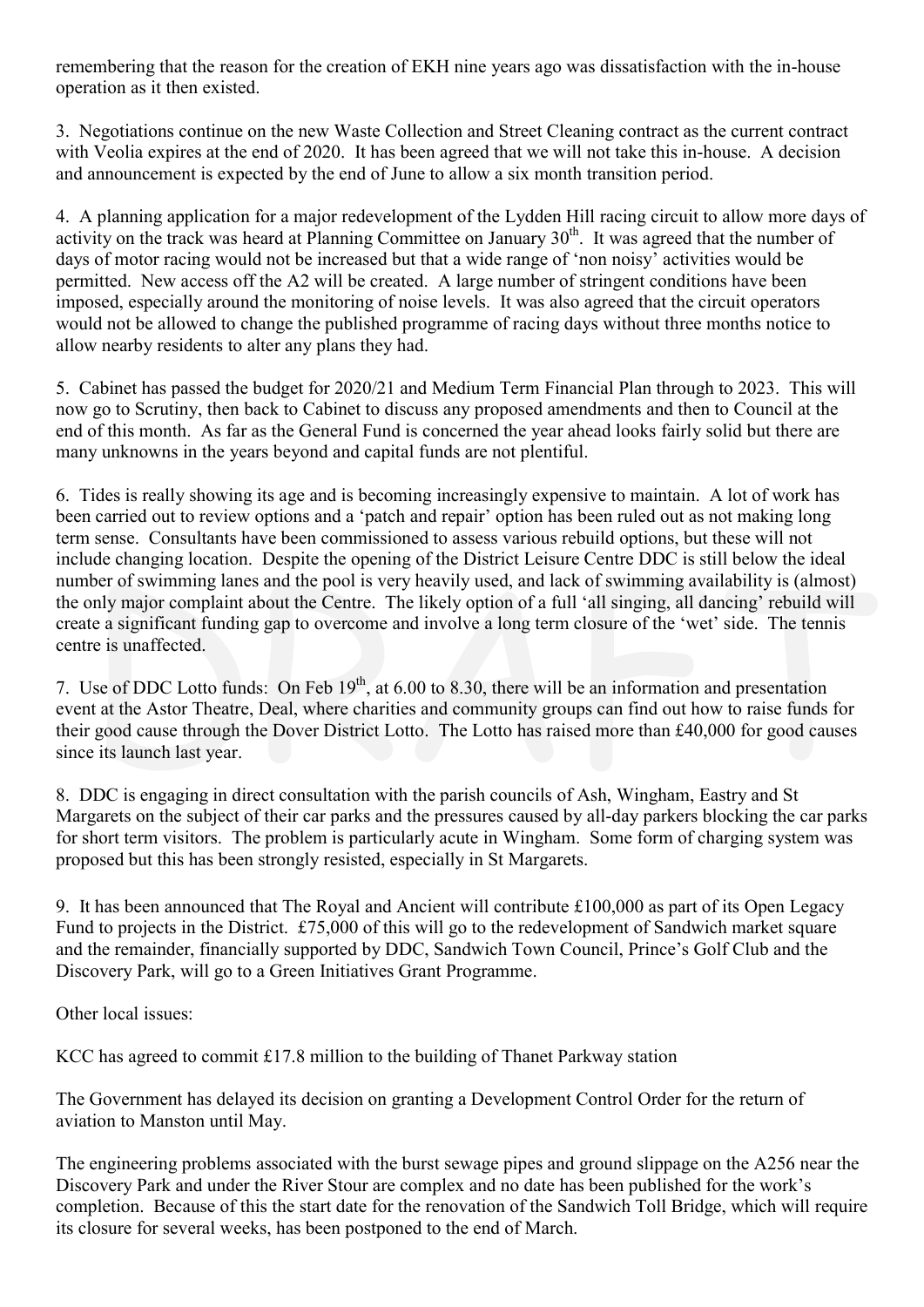# 5. To receive report from Councillor Loukes from Dover Are Committee Meeting

In light of the GDPR rules, it was advised that the Parish Council members do not need separate computers or different email addresses for parish work. It is helpful to have a different email address for personal and parish business, although not essential.

Cllr J Kirk confirmed that the Parish Council's web presence currently comprises a section of the stapleonline website; and that this is a secure site, as should be the case.

Cllr J Kirk will amend the Parish Council element of the website so that it follows the standard format for parishes.

## 6. To receive any updates on the "Sandwich Connect Pilot".

 Mrs. Facey reported that the second quarterly meeting to review the Sandwich Connect bus service had been scheduled to take place in December 2019 but had been postponed by KCC. No alternative date has been identified and KCC has instead provided data relating to revenue and passenger figures for comment by stakeholders by February 21<sup>st</sup>. The data contains a number of inconsistencies and anomalies and KCC have not provided an overall assessment as to how it perceived the service to be operating. The lack of a face to face meeting with stakeholders was disappointing and unsatisfactory.

The sustainability of the pilot projects will be determined based on a number of criteria including an evaluation of the pound per passenger journey subsidy and the benefits to the local area. With this in mind, Staple, Northbourne and Gt. Mongeham devised a passenger satisfaction questionnaire which asked passengers to comment on the benefits the service provided and the impact if the service were to be withdrawn. The information provided will be passed to KCC.

The parish council-funded evening service had originally been due to cease on  $22<sup>nd</sup>$  March but, due to mistakes and delays in the printing and posting of the revised timetable, KCC has agreed to fund the evening run for a further three weeks.

Having been accepted by Ash Parish Council, the proposal to extend the service into Ash was now being reviewed by KCC and will be subject to their governance process before any decision is made on implementation.

Mrs. Facey emphasised that the continued support of parish councils and local councillors would be of vital importance during the last phase of the pilot.

All councillors agreed that the scheme was fully supported and seen as a great benefit for the village. Thanks were also given to Mrs Facey for her ongoing commitment and work with this.

- 7. To receive questions from the public. None.
	- 8. Receive update from Cllr Loukes regarding KALC meeting (GDPR) See item 5.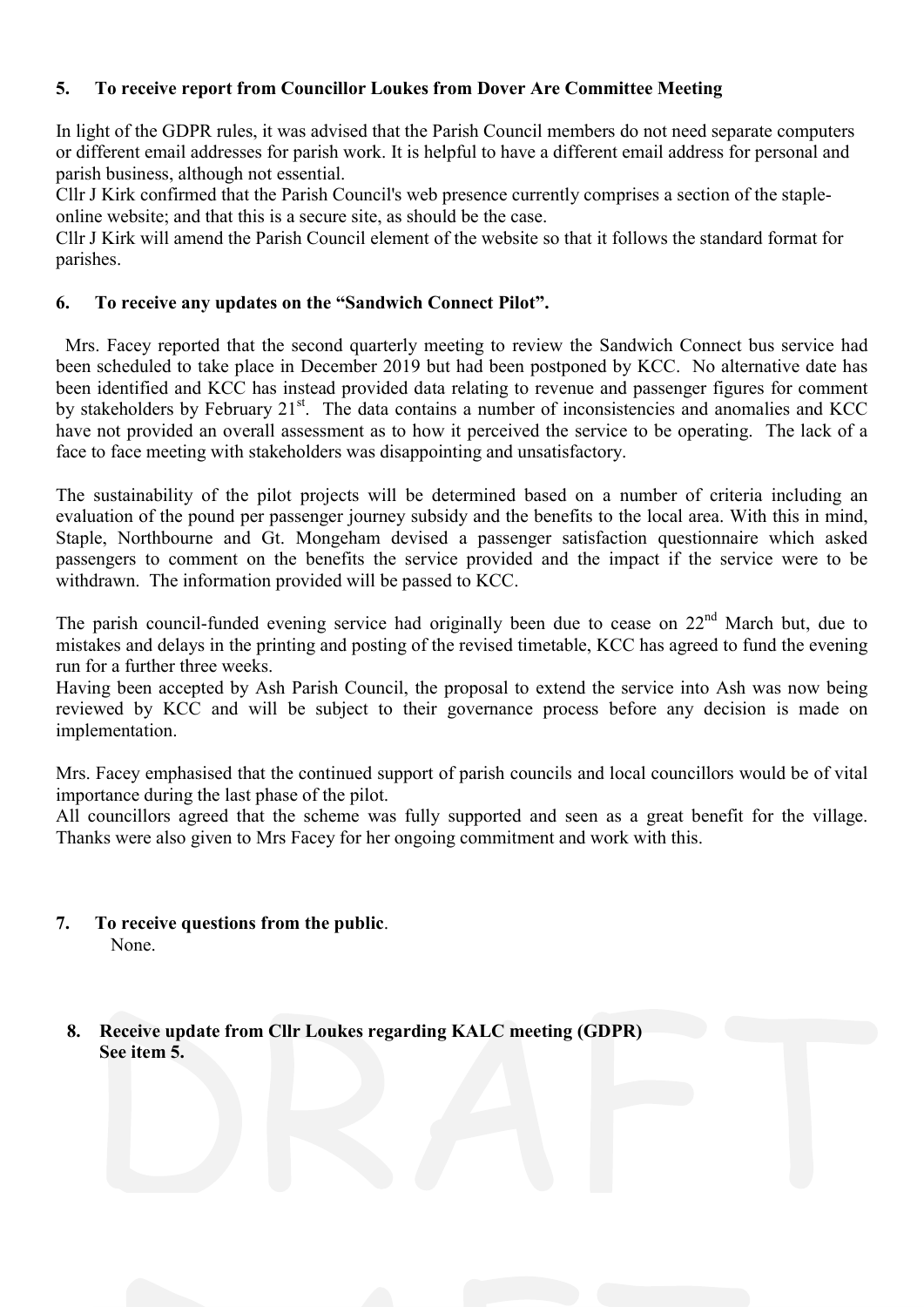# 9. To receive any updates on the Community Speedwatch and Speed Indicating Devices.

# Report from Cllr Loukes

## January 2020

## Speedwatch

During January we held 3 sessions and 10 vehicles were reported to Kent Police for action  $\sim$  3 of these resulted in letters being sent. The maximum speed recorded was 46 mph along Lower Road with a White Transit Van.

We are starting to note drivers who are on their mobile phones which of course is an offence; however not sure if the Police will action these offences.

We are currently 3 operators down meaning that we are looking for new volunteers who can spend an hour or so each month helping. I have placed adverts on Staple and Staple Village Facebook sites but no-one so far has come forward. One person has dropped out due to a conflict with their personal interests and two are inactive due to ongoing medical problems. We therefore have seven operators on call each month.

Please contact me if you want further information:- roger43@gmail.com or 01304 812306

SID report (for January)

The Street – East direction

85th Percentile Speed = 34.9 mph 85th Percentile Vehicles = 12,215 counts Max Speed = 60.0 mph on 01/01/2020 07:40:00 Average Speed: 28.9 mph Total Vehicles = 14,371 counts

# Durlock Road – North direction

85th Percentile Speed = 34.5 mph 85th Percentile Vehicles = 18,253 counts Max Speed = 70.0 MPH on 09/01/2020 22:05:00 Average Speed: 22.5 mph Total Vehicles  $= 21,474$  counts

I note that the average speed is reasonable there are still reckless drivers (Motorcycles??) who disregard speed limits.

# 10. To consider any planning applications

# (i)

 20/00053 | Reserved matters application in pursuant to DOV/16/00470 (outline application for the erection of four dwellings) for determination of means of access, landscaping, layout, scale and appearance | Land Opposite The Row Barnsole Road Staple CT3 1LE

Staple Parish Council object to this application on the same concerns as previously raised..

Council object to proposal due to potential parking and drainage issues. The design is not ideal as it leaves less space at the front of the development. Objection to 4 separate driveways, with preference to a single driveway with sufficient parking for visitors. Drainage is a concern as surface water flows down the hill. Work on drainage would be required as part of the development.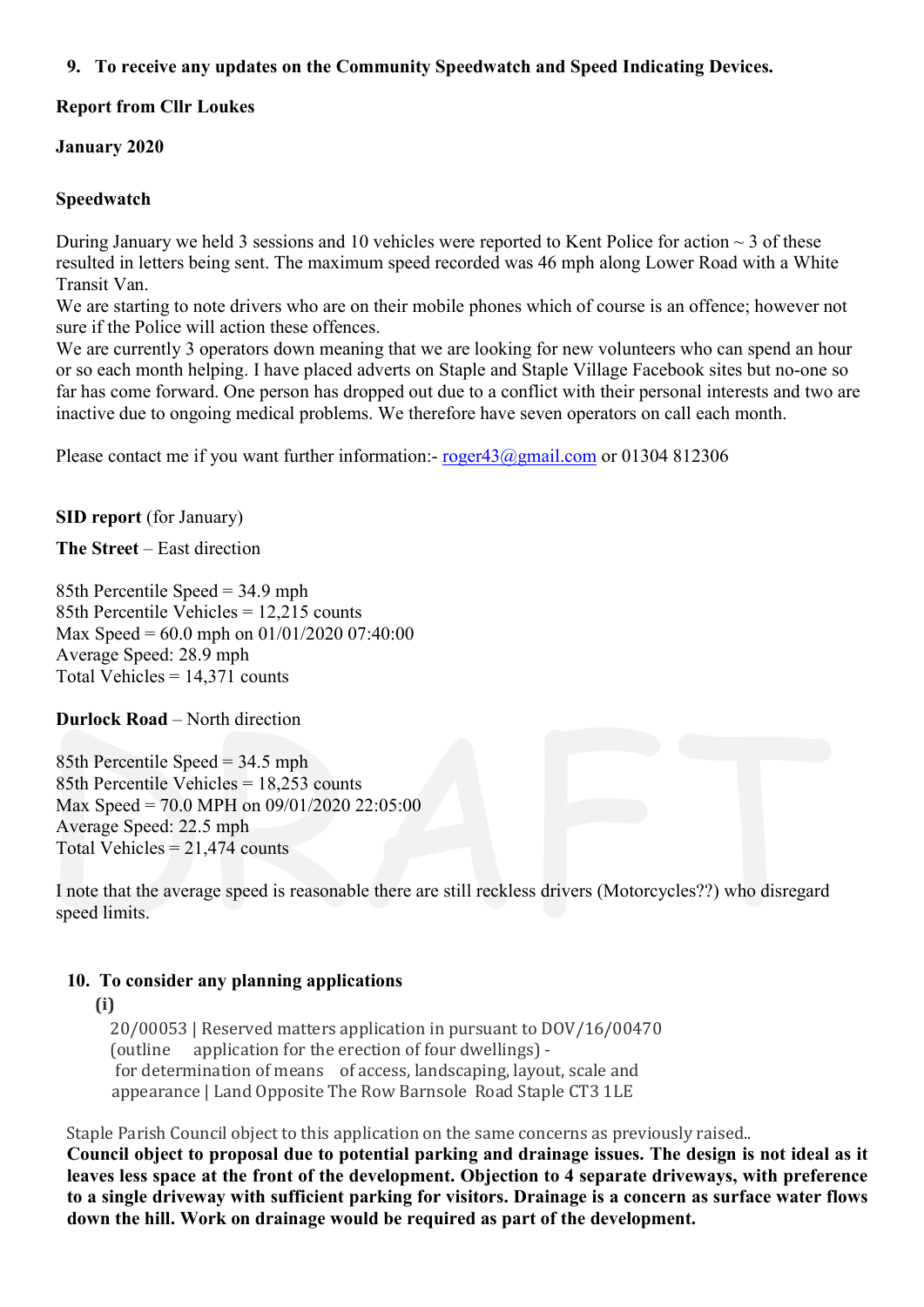(ii)

## To receive update on any planning decisions or correspondence

 To include 19/00024/S78 | Reserved matters application in pursuant to DOV/16/00470 (outline application for the erection of four dwellings) - for determination of means of access, landscaping, layout, scale and appearance. | Land At Barnsole Road Barnsole Road Staple Kent - Appeal Dismissed

19/00031/S78 | Erection of a detached dwelling, detached garage and associated vehicle parking. | Land South East Of Mill Cottage Mill Road Staple Kent - Appeal Dismissed

 20/00016 Erection of single storey barn at Land, north side of Mill Road. To store Agricultural machinery. - Prior approval refused

 19/01361 Erection of 2no. detached dwellings, associated parking and landscaping (existing barn and shed to be demolished) Site at Summerfield Farm, Barnsole Road, Staple - Granted

#### Discuss planning decision for

Dov/19/00120 Land East of The Courtyard, Durlock Road, Staple for the erection of 8 dwellings - This has been given permission by DDC to go ahead, and is supported by Staple Parish Councillors.

#### 11. To receive an update on any financial matters, Including;

(i) cheques for approval

Cheque for clerk salary approved and signed.

Cheque for Malcolm Barden for lawn mower costs approved and signed.

(ii) To discuss Parish budget

It is recommended that parishes hold between 3 and 12 months 'average spend' in the account, and this is reflected in the accounts.

We are currently having some issues with changing the correspondence address for the statements and the removal and adding of signatories. Clerk has been in contact with the bank and a form has been posted out to be signed etc. So, currently, we do not have an accurate bank statement. Update next meeting.

#### 12. To discuss lawn mower costs.

Strimmer - service required (£60), plus spark plug replacement (£5.63). Hedge Cutter - the fuel pipes in the engine need replacing  $(f45)$ Hover mower - no service required as yet, but the blade/fan assembly needs repairing (£29.70)

Total £140.33 - cheque signed as above

The council would like to express their thanks to Malcolm Barden.

#### 13. To discuss ideas for VE day

The church may be holding a service to mark VE day and a representative from the council would attend. It was suggested that a get together be held at the local pub - The Black Pig in order to commemorate this day. This would be held on the 8th May. Update at next meeting.